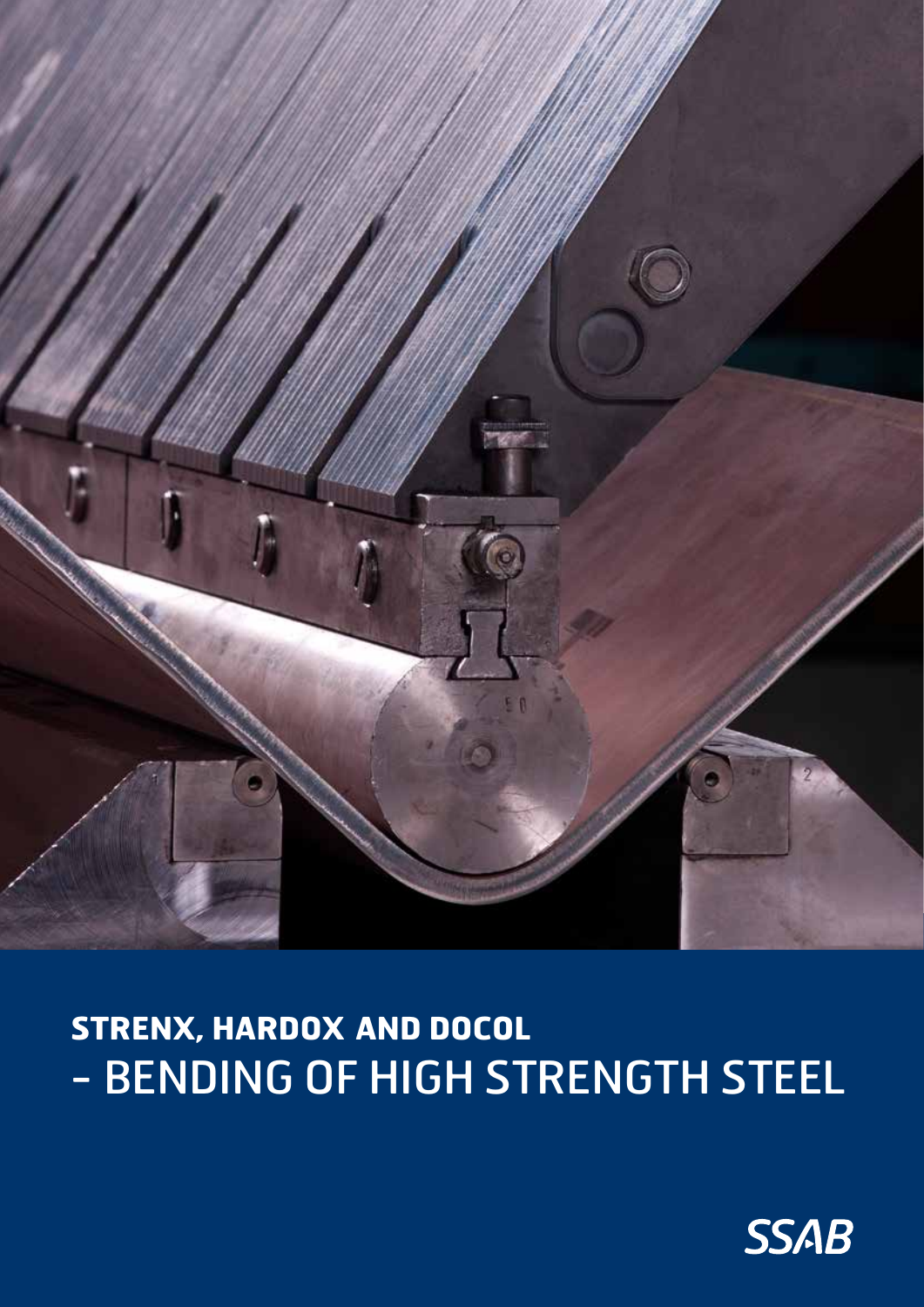This brochure deals with bending of high strength steel for the trademarks Strenx, Hardox and Docol. The content is intended as a guide, and contains general suggestions for how to achieve the best results in bending.

Bending high strength steel sheet and plate rarely proves to be difficult, however, there are certain parameters that must be considered, which are dealt with in this brochure.

A material of high purity with few inclusions is of fundamental importance, in order to achieve a good bending result. SSAB's modern processing allows for high standards of surface quality, tolerances and mechanical properties.

# **PREPARATION BEFORE BENDING**

- Check the rolling direction of the plate. If possible, orient the rolling direction perpendicular to the bend line. The plate can often be bent tighter this way, than with the bend line parallel to the rolling direction, figure 1.
- Check the surface quality of the plate. Surface damage can worsen bendability as it can be the cause of fractures. For heavy plates, defects on the plate such as scratches and rust can often be removed with careful grinding. Grinding scratches shall preferably be placed perpendicular to the bend line.
- Thermal cut and sheared edges should be deburred and rounded with a grinder.
- Check the condition of the tools.
- To avoid excessive tool wear, tooling should be harder than the work piece.
- Check that the tools and tool setup are in line with the given recommendations in this brochure.

FIGURE 1 Bending at right angle to the direction of rolling.



The edges of the die opening should always be as hard as, or harder than the plate being bent, in order to avoid excessive damage to the die.

A simple way of achieving this is to mill grooves in the die edges and fit lubricated round rods of, for example, hardened steel into the grooves.

The edge radius of the die should be at least half the plate thickness.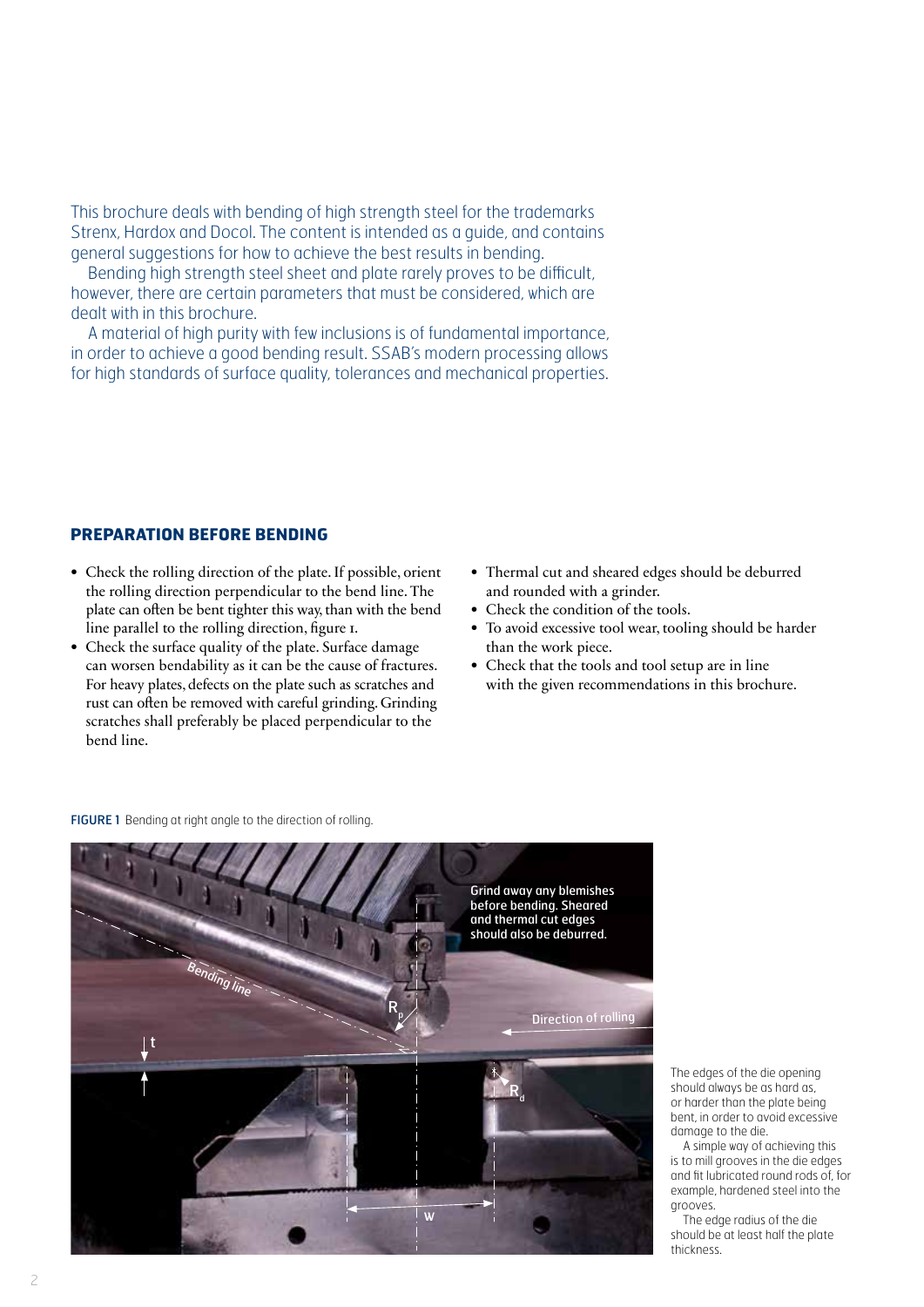# **TO CONSIDER**

- Pay attention to safety and follow the local safety directions. Only qualified people may be by or in the vicinity of the machine. When high strength steel is being bent, nobody should stand in front of the press brake.
- Check that the punch together with the workpiece do not bottom out in the die.
- Consider springback. Avoid rebending to correct the profile angle. The exposure of a material to previous forming processes reduces its bendability to a great extent.
- Bending force, springback and, in general, minimum recommended punch radius increase with the strength of the steel.
- In many cases for Strenx and Hardox plate products, the indentity of the plate is stamped perpendicular to the rolling direction. Avoid placing the plate so that the stamping occurs in the bend line, due to the risk of cracking
- Excessive blast cleaning can have a negative effect on bendability. Recommendations for Strenx and Hardox plate products are based upon tests with blast cleaned and painted surfaces. The recommendations for Strenx strip product and Docol are based on tests without a blasted surface.
- High strain rate may cause local a temperature increase in the bend. This could have an adverse impact on the bendability, especially for thicknesses above 20 mm. If possible, reduce the punch speed, in order to decrease the temperature difference within the work piece.

# **TOOLS**

#### DIE WIDTH

Springback increases with increased die width, while punch force is reduced. Make sure that the opening angle of the die allows for over-bending, without bottoming out, to compensate for springback. An increased die opening width can in many cases lower the strain level in the bend. Also, make sure that there is enough room for the chosen punch together with the workpiece, in the die, during bending, without deforming the die. The minimum recommended die opening width are shown in tables 2 and 3.

The die edge radius should be at least half the plate thickness. Alternatively, the die width should be increased in order to minimize pressure on the die edge radius, and consequently reduce the risk of die marks.

### PUNCH

The suitable punch radius, along with the die width, is the most important parameter. When bending high strength steel, the final inner radius often becomes somewhat smaller than the radius of the punch, figure 3. When there is low friction between plate and tools, the phenomenon becomes more obvious.

For steel with yield strength over approximately 500 MPa, a punch radius of the same size or slightly larger than the desired bending radius is recommended. Tables 2 and 3 on page 7 show the minimum recommended punch radius when bending to 90°.

FIGURE 2 Bend. **FIGURE 3** Separation of the plate during bending.



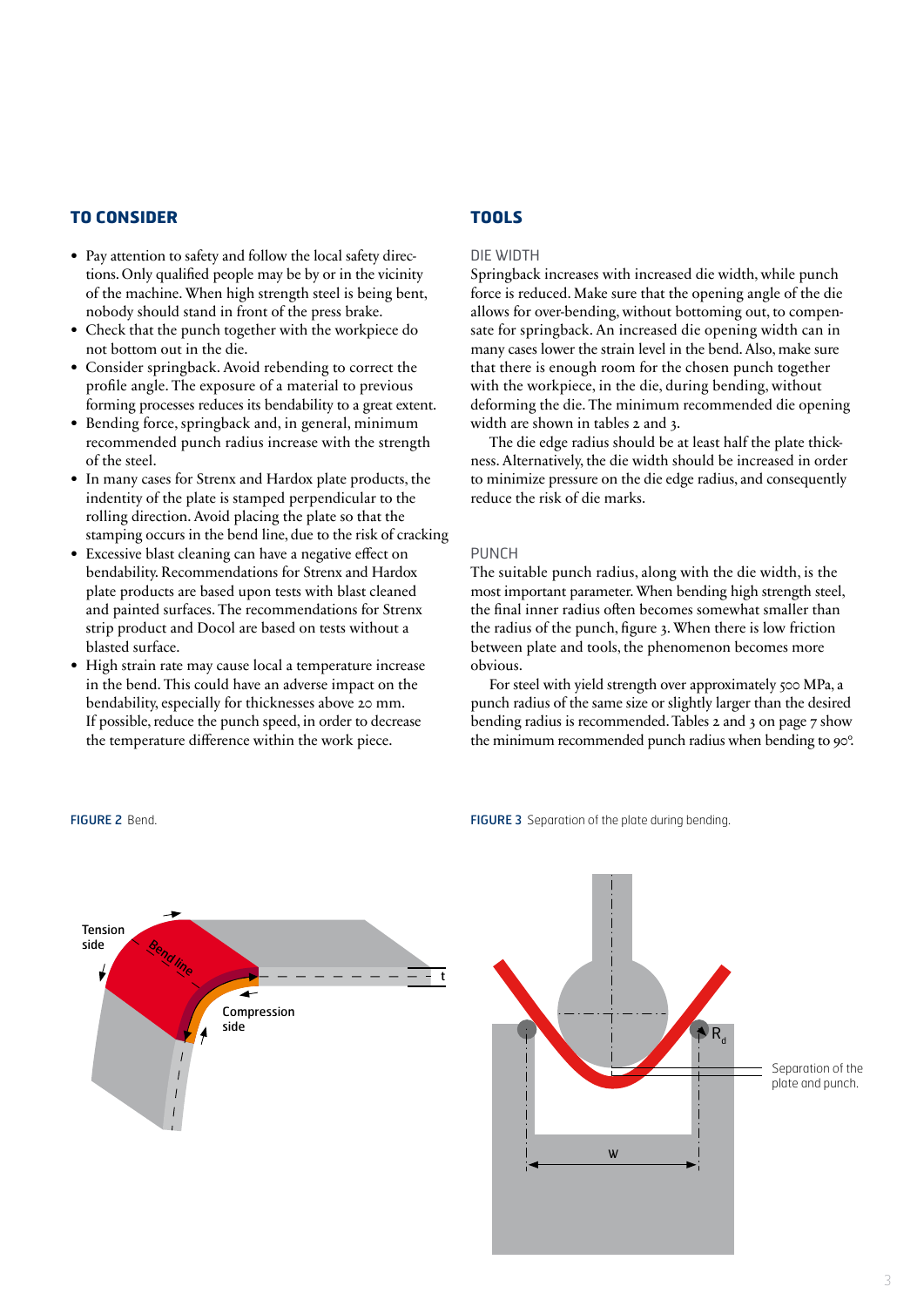## CONDITION OF TOOLS

Due to the increased contact pressure between plate and tools when bending high strength steel, wear on the tools increases somewhat. Check at regular intervals, that the punch radius and die edge radius are both constant. For bends that have cracked in a construction, the crack has in many cases propagated form the compression side of the bend, figure 2. This can often be attributed to poor condition of the punch. The edges of the die should remain clean and undamaged.

## MACHINE STABILITY

Required punch force is often high when bending high strength steel. The static friction coefficient is typically higher than the kinetic. This can cause the plate to lock over the edge of one die edge radius, and at the same time, slide over the other one. In this way, the workpiece swings down into the die in a discontinuous way during the bending process. This phenomenon, called stick-slip, can result in higher strains over the bend. Use a stable machine and steady tool fastening. Lubrication of the die edge or use of a rotating die edge radius can be helpful, avoiding stick-slip and also lowering the punch force.

#### CROWNING

Crowning compensates for the elastic deflection of the bending machine under load, figure 4. The central part of punch and die deflects the most. By crowning, the deflection (C) can be compensated for, thus achieving the same bending angle along the entire blank length. If the bend profile becomes curved along the bend line (B) this cannot be compensated for by crowning.

After unloading compressive stresses arise on the stretched side, at the same time as tensile stresses appear on the compressed side, figure 2. The stress distribution over the plate thickness causes longitudinal stresses. It is those stresses that tend to curve the profile. The magnitude of curvature depends mainly on the flange height and the profile stiffness.

Additional considerations have to be made when setting the crowning at stepwise bending of long profiles.



FIGURE 4 Crowning.

- A Straight profile.
- **B** Curved profile along bend line.
- C Curved profile angle.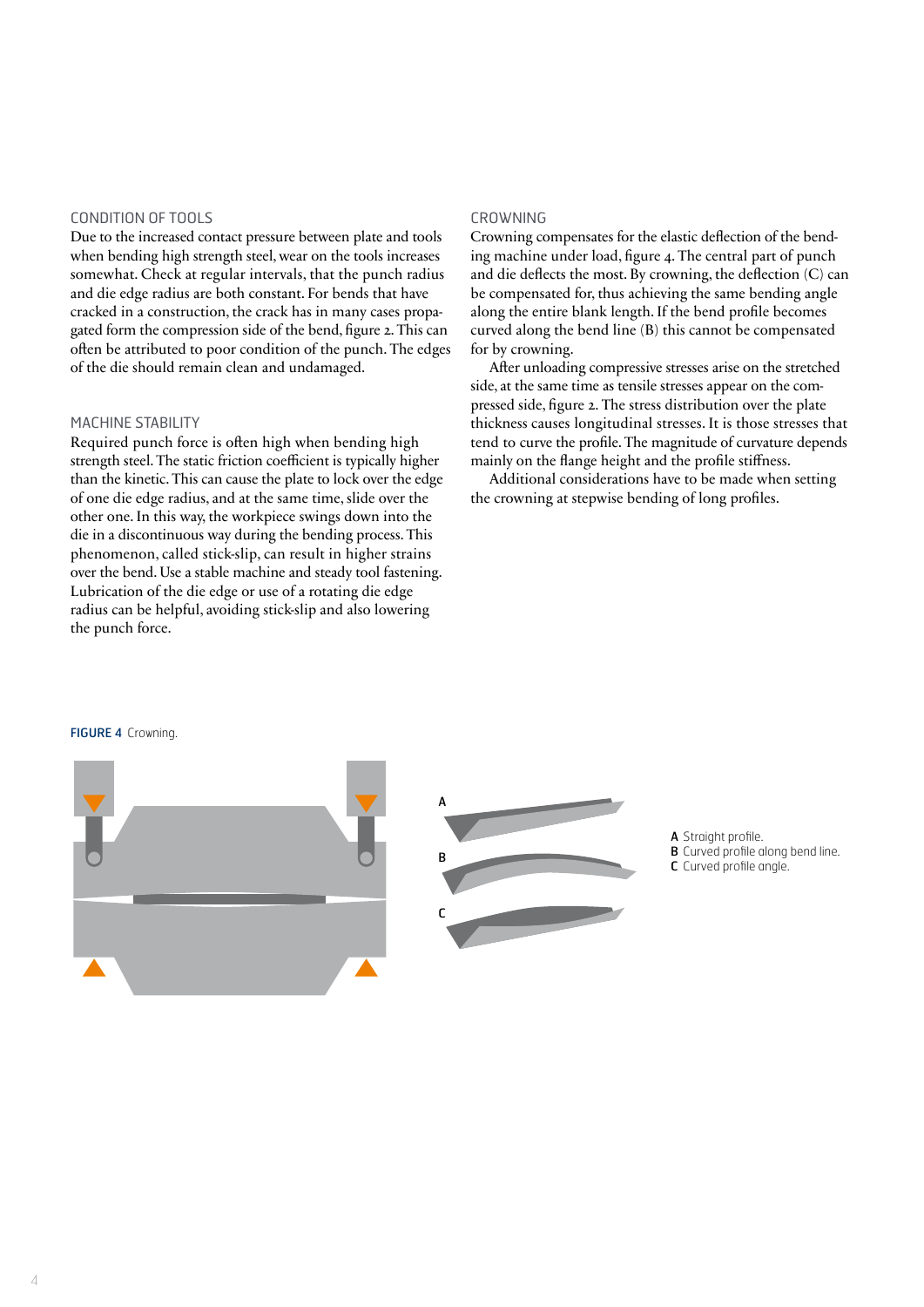# **BENDING FORCE**

To make an estimation of the force needed during bending, we pay attention not only to the bend length, plate thickness, die width and tensile strength, but also the changing moment arm during bending. The peak load is assumed to be reached at a bend opening angle of 120° with normal friction (no lubrication). Trial tests are always recommended.

$$
P = \frac{b \cdot t^2 \cdot R_m}{(W - R_d - R_p) \cdot 9800}
$$

P = Bend force, tons (metric)

t = Plate thickness, mm

W = Die width, mm (figure 1) b = Bend length, mm

 $R_m$  = Tensile strength, MPa (table 1)

- $R_d$  = Die entry radius, mm
- $R_p$  = Punch radius, mm

The SSAB Bending Formula<sup>®</sup> is verified by tests for 90° bends, see figure 5.

#### TABLE 1 Typical tensile strength values to calculate bend force.

| <b>TYPE OF STEEL</b>         | <b>TYPICAL TENSILE</b><br>STRENGTH (MPa) |
|------------------------------|------------------------------------------|
| S355                         | 550                                      |
| Strenx 600 MC                | 760                                      |
| Strenx 650 MC                | 800                                      |
| Strenx 700, 700 MC, 700 PLUS | 860, 850, 840                            |
| Strenx 900, 900 MC, 900 PLUS | 1010, 1150, 1060                         |
| Strenx 960, 960 MC, 960 PLUS | 1060, 1200, 1120                         |
| Strenx 1100, 1100 MC         | 1440, 1320                               |
| Strenx 1300                  | 1530                                     |
| Docol $600$ DP/DL            | 660                                      |
| Docol $800$ DP/DL            | 860                                      |
| Docol 1000 DP                | 1090                                     |
| Docol 1200 M                 | 1300                                     |
| Docol 1300 M                 | 1400                                     |
| Docol 1400 M                 | 1510                                     |
| Docol 1500 M                 | 1600                                     |
| Hardox 400                   | 1250                                     |
| Hardox 450                   | 1400                                     |
| Hardox 500                   | 1650                                     |

#### EXAMPLE 1

A certain press brake is just capable of bending a 20 mm thick EN10025–S355 steel plate in a die with a 200 mm wide opening, and die entry radius of 15 mm. The punch radius is 40 mm.

If the same die and punch is used and the bend length is the same, how thick a Hardox 400 plate is the press brake capable to bend?

The bending forces should be same, and only the plate thickness (t) and tensile strength  $(R_m)$  will differ. Substituting in the above formula and simplifying:  $20^2 \times 550 = t^2 \times 1250$ 

The thickness (t) of the Hardox plate will be 13.3 mm. The R/t ratio will then be 40/13.3 = 3.0. According to table 2, the Hardox 400 plate can be bent transverse rolling direction with this punch radius. The W/t ratio for Hardox 400 plate will be 200/13.3 = 15.0 which, according to table 2, is satisfactory.

#### EXAMPLE 2

A 2000 mm long bracket is to be produced by bending plate. The choice lies between using:

a) 10 mm thick plate of EN10025–S355 with a typical tensile strength of 550 MPa,

or

b) 7 mm thick plate of Strenx 700 with a typical tensile strength of 860 MPa.

In both cases, an existing die with a 100 mm wide opening and die entry radius of 10 mm, is to be used. The punch radius is 14 mm in both cases. What press force will be needed for each steel grade?

For S355 P=  $\frac{2000 \cdot 10 \cdot 10 \cdot 550}{2000 \cdot 10 \cdot 10 \cdot 550}$  = 148 ton  $\frac{100-10-14 \cdot 9800}{(100-10-14 \cdot 9800}$ 

For Strenx 700 P=  $\frac{2000 \cdot 7 \cdot 7 \cdot 860}{2000 \cdot 7 \cdot 7 \cdot 860}$  = 113 ton (100–10–14) • 9 800

Since the plate thickness has a greater influence than the strength, the force needed for bending Strenx-plate in this particular case is lower.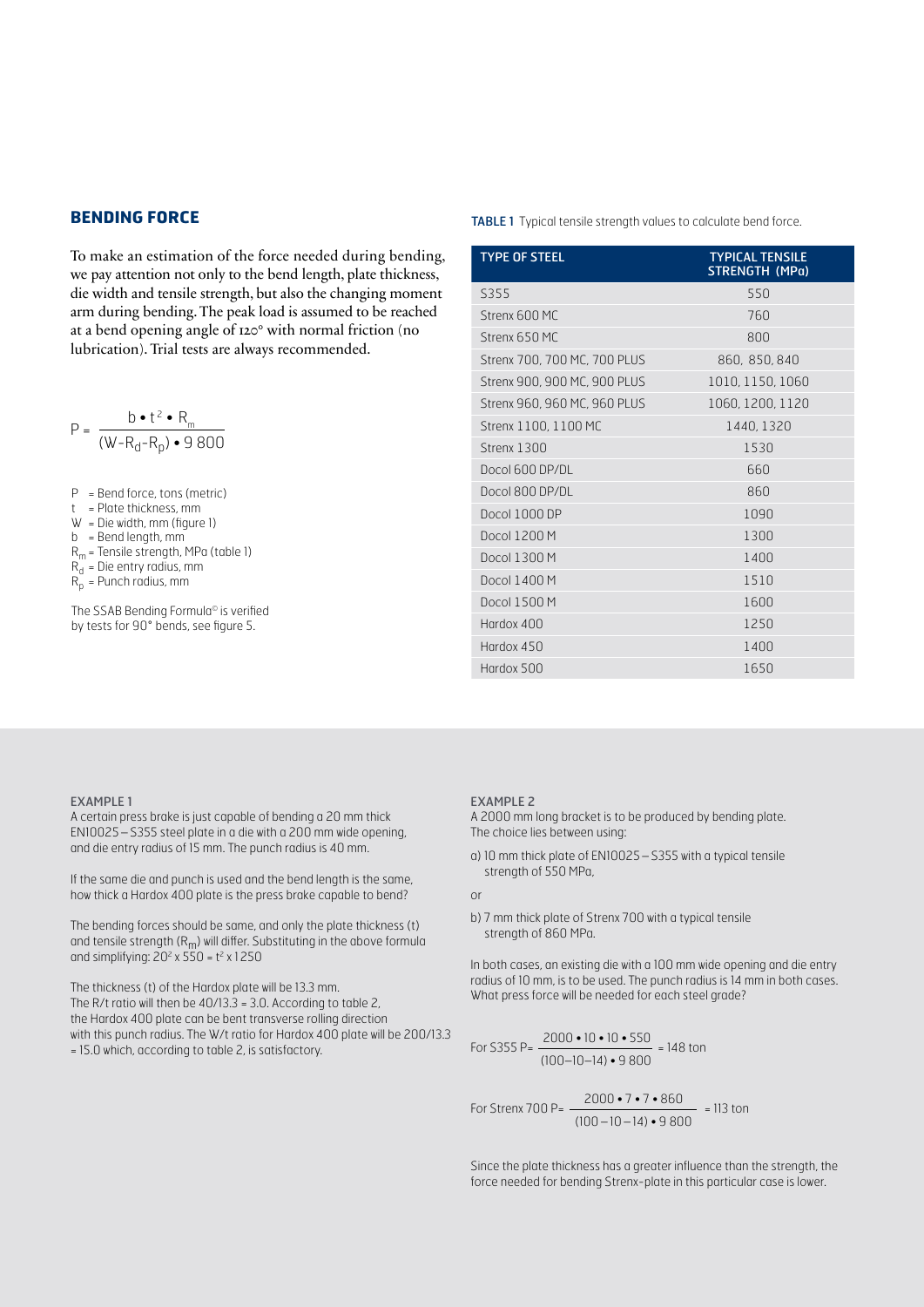

The SSAB Bending Formula© is verified by tests performed within a wide range of thicknesses and grades,

# **SPRINGBACK**

Springback increases with steel strength and the ratio between die width and plate thickness (W/t). Material yield strength has the biggest influence.

When bending, a varying residual stress distribution is achieved over the bend cross section. The plastic strain level and the distribution of these stresses will control the tendency for springback. All springback is fully elastic.

To compensate for springback, the die should be shaped in such a way to allow overbending without coining the material.

It is very difficult to accurately predict the springback of a material when bending, since this depends to a large extent on each unique tool setup. That is why trials are recommended. For thinner plate or sheet  $(t \leq r$  mm), an estimation of the material's springback, in degrees, can be achieved by dividing the tensile strength (MPa) by 100.

A precondition is that the die width is approximately 10–12 x the plate thickness.

## PARAMETERS THAT AFFECT SPRINGBACK:

- Yield strength of the material higher yield strength causes greater springback.
- Punch radius increased punch radius will cause greater springback.
- Die width larger die width causes greater springback.
- The strain hardening of the material.

## **BENDING RECOMMENDATIONS**

Since SSAB's products are developed and specialized for different types of use, bend tests and evaluation of these vary somewhat.

For plate products the minimum recommended relationship between the punch radius and plate/sheet thickness  $(R/t)$ is shown in table 3.

For Strenx strip products and Docol, the relationship between minimum inner radius and sheet thickness (Ri/t) is shown in table 2.

These bend recommendations are based on bend tests of one step to 90° after unloading. Die opeing width are guidelines and may vary somewhat without affecting bending results.

Tables 2 and 3 shows a small selection from SSAB's product range. For information about other materials and more technical information, please contact Tech Support or visit www.ssab.com.

Strenx and Hardox is delivered with guaranteed bending performance according to Strenx and Hardox guarrantee. For more information contact your local SSAB representative.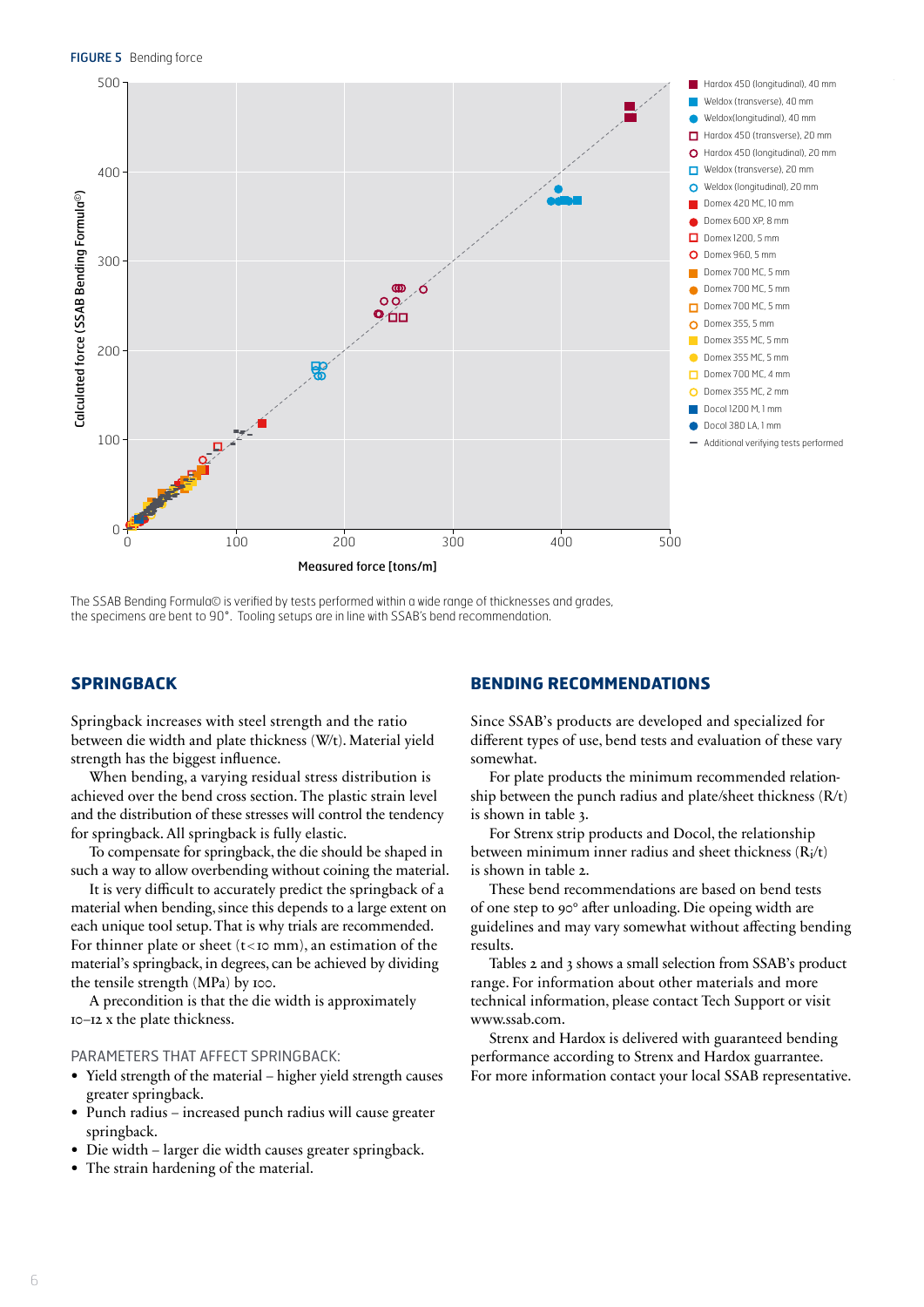TABLE 2 The bending recommendations for Strenx strip products and Docol are based on fixed die edges and normal friction (no lubrication).  $R_i$ /t applies for all bend directions.  $R_i$ /t stands for inner radius on the sheet ( $R_i$ ) divided by sheet thickness (t).

|                                              |                    | THICKNESS (t) (mm)                    | <b>ALONG ROLLING</b><br>DIRECTION MINIMUM R/t | DIE OPENING WIDTH (W)<br><b>MINIMUM W/t</b> |  |
|----------------------------------------------|--------------------|---------------------------------------|-----------------------------------------------|---------------------------------------------|--|
| <b>HOT</b><br><b>ROLLED</b><br><b>STRIP</b>  | Strenx 600 MC      | $t \leq 3$<br>$3 < t \le 6$<br>t > 6  | 0.7<br>1.1<br>1.4                             | 10<br>10<br>10                              |  |
|                                              | Strenx 650 MC      | $t \leq 3$<br>$3 < t \leq 6$<br>t > 6 | 0.8<br>1.2<br>1.5                             | 10<br>10<br>10                              |  |
|                                              | Strenx 700 MC      | $t \leq 3$<br>$3 < t \le 6$<br>t > 6  | 0.8<br>1.2<br>1.6                             | 10<br>10<br>10                              |  |
|                                              | Strenx 700 MC PLUS | $3 \leq t \leq 10$<br>t > 10          | 1.0<br>1.5                                    | 10<br>10                                    |  |
|                                              | Strenx 900 MC      | 3 < t < 8<br>t > 8                    | 3.0<br>3.5                                    | 12<br>12                                    |  |
|                                              | Strenx 900 PLUS    | $3 \leq t \leq 6$                     | 3.0                                           | 12                                          |  |
|                                              | Strenx 960 MC      | $3 \leq t \leq 10$                    | 3.5                                           | 12                                          |  |
|                                              | Strenx 960 PLUS    | $3 \leq t \leq 6$                     | 3.5                                           | 12                                          |  |
|                                              | Strenx 1100 MC     | $3 \leq t \leq 8$                     | 4.0                                           | 14                                          |  |
| <b>COLD</b><br><b>ROLLED</b><br><b>STRIP</b> | Docol 600 DP/DL    | $0.5 \le t \le 2.1$                   | 0.5                                           | 10                                          |  |
|                                              | Docol 800 DP/DL    | $0.5 \le t \le 2.1$                   | 1.0                                           | 10                                          |  |
|                                              | Docol 1000 DP      | $0.5 \le t \le 2.1$                   | 2.0                                           | 10                                          |  |
|                                              | Docol 1200 M       | $0.5 \leq t \leq 2.1$                 | 3.5                                           | 12                                          |  |
|                                              | Docol 1300 M       | $0.5 \le t \le 2.1$                   | 3.5                                           | 14                                          |  |
|                                              | Docol 1400 M       | $0.5 \le t \le 2.1$                   | 4.0                                           | 14                                          |  |
|                                              | Docol 1500 M       | $0.5 \le t \le 2.1$                   | 4.0                                           | 14                                          |  |

TABLE 3 The bending recommendations for Strenx plate products and Hardox are based on dies with rolls and normal friction (no lubrication). R/t stands for punch radius (R) divided by sheet thickness (t).

|                                             |                | THICKNESS (t) (mm)                                            | <b>TRANSVERSE TO ROLLING</b><br><b>DIRECTION MINIMUM R/t</b> | <b>ALONG ROLLING</b><br><b>DIRECTION MINIMUM R/t</b> | DIE OPENING WIDTH<br>(W) MINIMUM W/t |
|---------------------------------------------|----------------|---------------------------------------------------------------|--------------------------------------------------------------|------------------------------------------------------|--------------------------------------|
| <b>HOT</b><br><b>ROLLED</b><br><b>PLATE</b> | Strenx 700     | t < 8<br>$8 \le t < 15$<br>$15 \le t < 20$<br>$t \geq 20$     | 1.5<br>1.5<br>2.0<br>2.0                                     | 2.0<br>2.0<br>2.5<br>2.5                             | 10<br>10<br>12<br>12                 |
|                                             | Strenx 900/960 | t < 8<br>$8 \le t < 15$<br>$15 \le t < 20$<br>$t \geq 20$     | 2.5<br>2.5<br>2.5<br>3.0                                     | 3.0<br>3.0<br>3.0<br>3.5                             | 12<br>14<br>14<br>16                 |
|                                             | Strenx 1100    | t < 8<br>$8 \le t < 15$<br>$15 \le t < 20$<br>$t \geq 20$     | 3.0<br>3.0<br>3.0<br>3.5                                     | 3.5<br>3.5<br>3.5<br>4.0                             | 12<br>14<br>14<br>16                 |
|                                             | Strenx 1300    | t < 8<br>$8 \le t < 15$                                       | 3.5<br>4.0                                                   | 4.0<br>4.5                                           | 14<br>14                             |
|                                             | Hardox 400     | t < 8<br>$8 \le t < 15$<br>$15 \le t < 20$<br>$20 \le t < 50$ | 2.5<br>3.0<br>3.0<br>4.0                                     | 3.0<br>4.0<br>4.0<br>5.0                             | 12<br>14<br>14<br>16                 |
|                                             | Hardox 450     | t < 8<br>$8 \le t < 15$<br>$15 \le t < 20$<br>$t \geq 20$     | 3.0<br>3.5<br>3.5<br>4.5                                     | 3.5<br>4.5<br>4.5<br>5.0                             | 12<br>14<br>14<br>16                 |
|                                             | Hardox 500     | t < 8<br>$8 \le t < 15$<br>$15 \le t < 20$<br>$t \geq 20$     | 3.5<br>4.0<br>4.5<br>5.5                                     | 4.5<br>4.5<br>5.0<br>6.0                             | 14<br>14<br>16<br>18                 |
| <b>HOT</b><br><b>ROLLED</b><br><b>STRIP</b> | Hardox 400     | $2 \leq t < 4$<br>$4 \leq t \leq 8$                           | 3.0<br>3.0                                                   | 4.0<br>3.5                                           | 12<br>12                             |
|                                             | Hardox 450     | $2.5 \le t < 4$<br>$4 \leq t \leq 8$                          | 3.0<br>3.0                                                   | 4.0<br>3.5                                           | 12<br>12                             |
|                                             | Hardox 500     | $3 \leq t \leq 6.5$                                           | 3.5                                                          | 4.0                                                  | 14                                   |